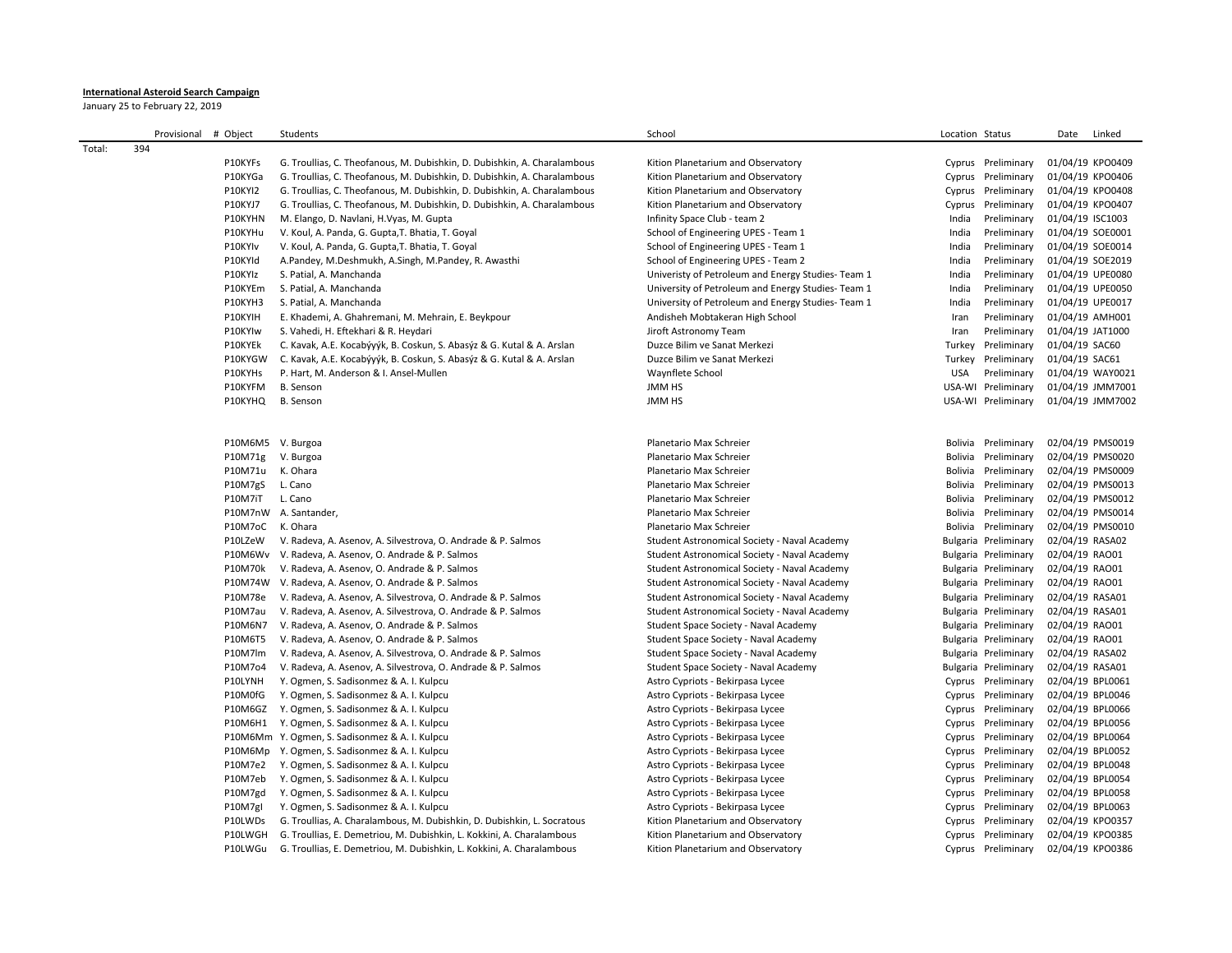P10LWHu G. Troullias, E. Demetriou, M. Dubishkin, L. Kokkini, A. Charalambous Kition Planetarium and Observatory Cuprus Preliminary 02/04/19 KPO0388 P10LYR6 G. Troullias, C. Christodoulou, M. Dubishkin, L. Kokkini, L. Socratous Kition Planetarium and Observatory Cyprus Preliminary 02/04/19 KPO0366 P10LZ87 G. Troullias, C. Theofanous, M. Dubishkin, L. Kokkini, A. Charalambous Kition Planetarium and Observatory Cyprus Preliminary 02/04/19 KPO0391 P10LZ9B G. Troullias, A. Charalambous, M. Dubishkin, D. Dubishkin, L. Socratous Kition Planetarium and Observatory Cyprus Preliminary 02/04/19 KPO0358 P10LZbG G. Troullias, C. Christodoulou, M. Dubishkin, L. Kokkini, L. Socratous Kition Planetarium and Observatory Cyprus Preliminary 02/04/19 KPO0373 P10LZiz G. Troullias, A. Charalambous, M. Dubishkin, D. Dubishkin, L. Socratous Kition Planetarium and Observatory Cuprus Preliminary 02/04/19 KPO0361 P10LZUI G. Troullias, A. Prokofiev, C. Theofanous, D. Dubishkin, M. Dubishkin Kition Planetarium and Observatory Cyprus Preliminary 02/04/19 KPO0351 P10LZxw G. Troullias, E. Demetriou, M. Dubishkin, L. Kokkini, A. Charalambous Kition Planetarium and Observatory Cyprus Preliminary 02/04/19 KPO0390 P10LZZi G. Troullias, C. Theofanous, M. Dubishkin, D. Dubishkin, A. Charalambous Kition Planetarium and Observatory Cyprus Preliminary 02/04/19 KPO0404 P10M007 G. Troullias, A. Charalambous, M. Dubishkin, D. Dubishkin, L. Socratous Kition Planetarium and Observatory Cyprus Preliminary 02/04/19 KPO0363 P10M01t G. Troullias, E. Demetriou, M. Dubishkin, L. Kokkini, A. Charalambous Kition Planetarium and Observatory Cyprus Preliminary 02/04/19 KPO0376 P10M0d0 G. Troullias, C. Theofanous, M. Dubishkin, D. Dubishkin, A. Charalambous Kition Planetarium and Observatory Cyprus Preliminary 02/04/19 KPO0399 P10M0gE G. Troullias, A. Charalambous, M. Dubishkin, D. Dubishkin, L. Socratous Kition Planetarium and Observatory Cyprus Preliminary 02/04/19 KPO0364 P10M0jv G. Troullias, C. Christodoulou, M. Dubishkin, L. Kokkini, L. Socratous Kition Planetarium and Observatory Cyprus Preliminary 02/04/19 KPO0368 P10M0q1 G. Troullias, A. Charalambous, M. Dubishkin, D. Dubishkin, L. Socratous Kition Planetarium and Observatory Cyprus Preliminary 02/04/19 KPO0356 P10M0q5 G. Troullias, C. Theofanous, M. Dubishkin, L. Kokkini, A. Charalambous Kition Planetarium and Observatory Cyprus Preliminary 02/04/19 KPO0392 P10M0QF G. Troullias, C. Theofanous, M. Dubishkin, L. Kokkini, A. Charalambous Kition Planetarium and Observatory Cyprus Preliminary 02/04/19 KPO0393 P10M0TN G. Troullias, C. Christodoulou, M. Dubishkin, L. Kokkini, L. Socratous Kition Planetarium and Observatory Cuprus Preliminary 02/04/19 KPO0369 P10M6KM G. Troullias, A. Prokofiev, C. Theofanous, D. Dubishkin, M. Dubishkin Kition Planetarium and Observatory Cyprus Preliminary 02/04/19 KPO0349 P10M6Ox G. Troullias, C. Christodoulou, M. Dubishkin, L. Kokkini, L. Socratous Kition Planetarium and Observatory Cyprus Preliminary 02/04/19 KPO0371 P10M6WU G. Troullias, C. Theofanous, M. Dubishkin, D. Dubishkin, A. Charalambous Kition Planetarium and Observatory Cyprus Preliminary 02/04/19 KPO0395 P10M74d G. Troullias, E. Demetriou, M. Dubishkin, L. Kokkini, A. Charalambous Kition Planetarium and Observatory Cyprus Preliminary 02/04/19 KPO0382 P10M75F G. Troullias, E. Demetriou, M. Dubishkin, L. Kokkini, A. Charalambous Kition Planetarium and Observatory Cuprus Preliminary 02/04/19 KPO0389 P10M7aN G. Troullias, A. Prokofiev, C. Theofanous, D. Dubishkin, M. Dubishkin Kition Planetarium and Observatory Cyprus Preliminary 02/04/19 KPO0350 P10M7dh G. Troullias, A. Charalambous, M. Dubishkin, D. Dubishkin, L. Socratous Kition Planetarium and Observatory Cyprus Preliminary 02/04/19 KPO0354 P10M7fT G. Troullias, A. Charalambous, C. Theofanous, D. Dubishkin, L. Socratous Kition Planetarium and Observatory Cyprus Preliminary 02/04/19 KPO0353 P10M7hL G. Troullias, C. Christodoulou, M. Dubishkin, L. Kokkini, L. Socratous Kition Planetarium and Observatory Cyprus Preliminary 02/04/19 KPO0372 P10M7l0 G. Troullias, C. Theofanous, M. Dubishkin, D. Dubishkin, A. Charalambous Kition Planetarium and Observatory Cyprus Preliminary 02/04/19 KPO0396 P10M7of G. Troullias, E. Demetriou, M. Dubishkin, L. Kokkini, A. Charalambous Kition Planetarium and Observatory Cyprus Preliminary 02/04/19 KPO0381 P10M0A0 S. Vashist & K. Dhawan **Bal Bharati Public School-Grh Marg** India Preliminary 02/04/19 TNS0007 P10M6Xj S. Vashist & K. Dhawan end end a material public School-Grh Marg india Preliminary 02/04/19 TNS0013 P10M6YB S. Vashist & K. Dhawan Bal Bharati Public School-Grh Marg India Preliminary 02/04/19 TNS0008 P10M78Y S. Vashist & K. Dhawan Bal Bharati Public School-Grh Marg India Preliminary 02/04/19 TNS0009 P10M7aD S. Vashist & K. Dhawan **Bal Bharati Public School-Grh Marg** India Preliminary 02/04/19 TNS0002 P10M7k3 S. Vashist & K. Dhawan Bal Bharati Public School-Grh Marg India Preliminary 02/04/19 TNS0003 P10LZHF A. Bhushan & A. Sood DAV Centenary Public School- Paschim Enclave New Delhi India Preliminary 02/04/19 UUU0008 P10M6Kh A. Bhushan & A. Sood DAV Centenary Public School- Paschim Enclave New Delhi India Preliminary 02/04/19 UUU0016 P10M6OV A. Bhushan & A. Sood DAV Centenary Public School- Paschim Enclave New Delhi India Preliminary 02/04/19 UUU0005 P10M6Wa A. Bhushan & A. Sood DAV Centenary Public School- Paschim Enclave New Delhi India Preliminary 02/04/19 UUU0002 P10LZF7 A. Purohit, P. Rawat, P. Desai, R. Thakur, S. Jadia Department of Aerospace UPES - Team 2 India Preliminary 02/04/19 DOA0004 P10LZXD A. Purohit, P. Rawat, P. Desai, R. Thakur, S. Jadia Department of Aerospace UPES - Team 2 India Preliminary 02/04/19 DOA0003 P10M04n A. Purohit, P. Rawat, P. Desai, R. Thakur, S. Jadia Department of Aerospace UPES - Team 2 India Preliminary 02/04/19 DOA0002 P10M0p0 A. Purohit, P. Rawat, P. Desai, R. Thakur, S. Jadia Department of Aerospace UPES - Team 2 India Preliminary 02/04/19 DOA0017 P10M0wu A. Purohit, P. Rawat, P. Desai, R. Thakur, S. Jadia Department of Aerospace UPES - Team 2 India Preliminary 02/04/19 DOA0006 P10M6Pf A. Purohit, P. Rawat, P. Desai, R. Thakur, S. Jadia Department of Aerospace UPES - Team 2 India Preliminary 02/04/19 DOA0001 P10M6V4 A. Purohit, P. Rawat, P. Desai, R. Thakur, S. Jadia Department of Aerospace UPES - Team 2 India Preliminary 02/04/19 DOA0022 P10M7kD A. Purohit, P. Rawat, P. Desai, R. Thakur, S. Jadia Department of Aerospace UPES - Team 2 India Preliminary 02/04/19 DOA0005 P10M7mb A. Purohit, P. Rawat, P. Desai, R. Thakur, S. Jadia Department of Aerospace UPES - Team 2 India Preliminary 02/04/19 DOA0023 P10M7oI A. Purohit, P. Rawat, P. Desai, R. Thakur, S. Jadia Department of Aerospace UPES - Team 2 India Preliminary 02/04/19 DOA0020 P10M72B A. Islam Ibn Alhaytham Memorial Science Club India Preliminary 02/04/19 AUI0002 P10LWCZ A. Khunger, T. Sharma, M. Yadav, P. Tiwari, A. Talwar India A. Sharman Laman and Life india Areliminary M. Yadav, P. Tiwari, A. Talwar India Preliminary 02/04/19 ISC0008 P10LWF7 A. Khunger, T. Sharma, M. Yadav, P. Tiwari, A. Talwar India and The Limity Space Club - Team 1 India Preliminary 02/04/19 ISC0004 P10LWHQ A. Khunger, T. Sharma, M. Yadav, P. Tiwari, A. Talwar India + Team 1 Compared Club - Team 1 Thinity Space Club - Team 1 Thinity Space Club - Team 1 Thinity Space Club - Team 1 Thinity Space Club - Team 1 Thinity Sp P10M04T A. Khunger, T. Sharma, M. Yadav, P. Tiwari, A. Talwar India A. Sharman Laman Laman Laman Laman Laman Laman Laman Laman Laman Laman Laman Laman Laman Laman Laman Laman Laman Laman Laman Laman Laman Laman Laman Laman P10M0Hb A. Khunger, T. Batwal, M. Yadav, P. Tiwari, A. Talwar India Areliminary 02/04/19 ISC0001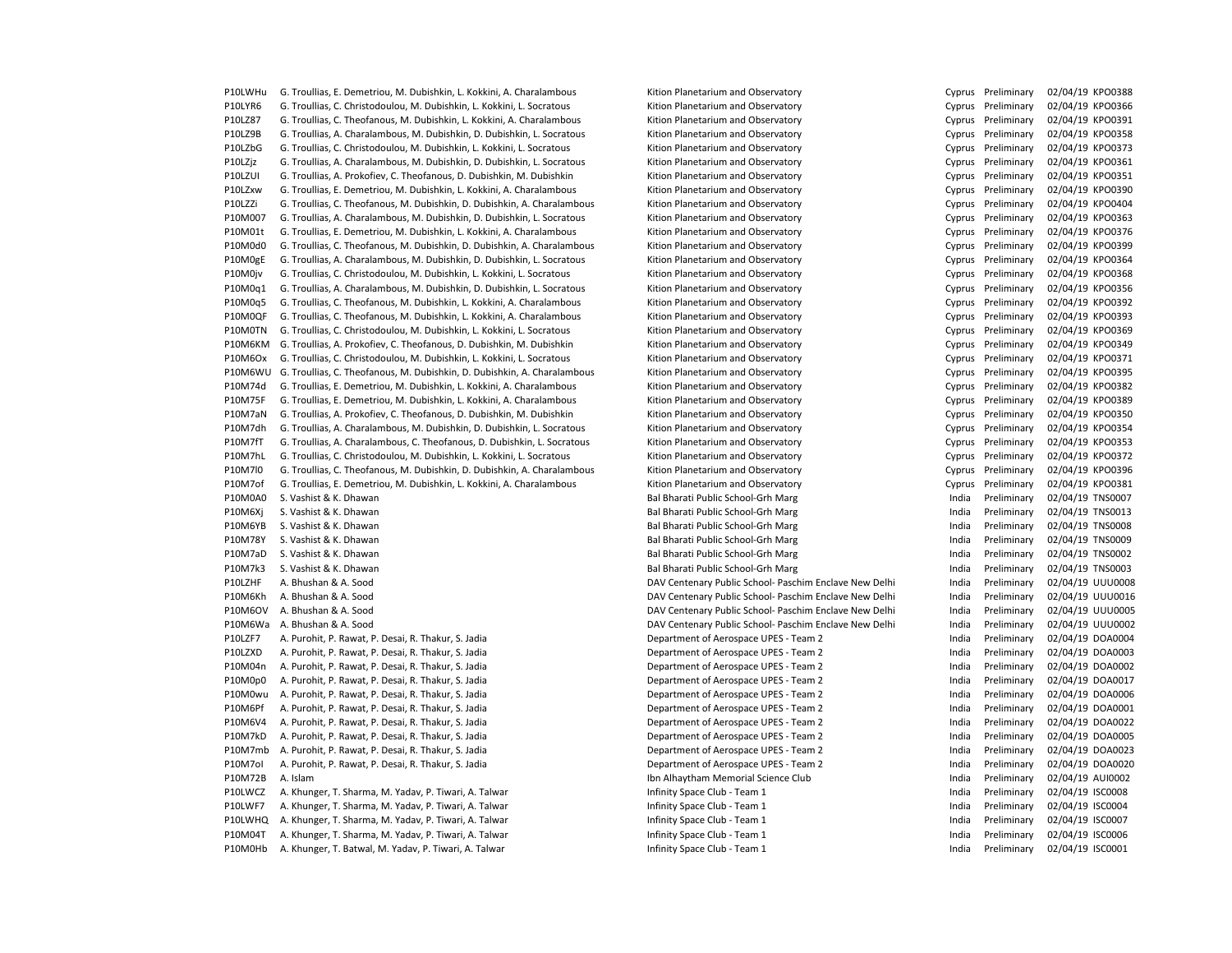| P10M0JA | A. Khunger, T. Sharma, M. Yadav, P. Tiwari, A. Talwar | Infinity Space Club - Team 1        | India | Preliminary | 02/04/19 ISC0005 |  |
|---------|-------------------------------------------------------|-------------------------------------|-------|-------------|------------------|--|
| P10M6GE | A. Khunger, T. Sharma, M. Yadav, P. Tiwari, A. Talwar | Infinity Space Club - Team 1        | India | Preliminary | 02/04/19 ISC0002 |  |
| P10LWDo | M. Elango, D. Navlani, H. Vyas, M. Gupta              | Infinity Space Club - Team 2        | India | Preliminary | 02/04/19 ISC1093 |  |
| P10LWG1 | M. Elango, D. Navlani, H. Vyas, M. Gupta              | Infinity Space Club - Team 2        | India | Preliminary | 02/04/19 ISC1063 |  |
| P10LWGr | M.Elango, D. Navlani, H. Vyas, M. Gupta               | Infinity Space Club - Team 2        | India | Preliminary | 02/04/19 ISC1074 |  |
| P10LYLR | M. Elango, S. Jain, H.Vyas, M. Gupta                  | Infinity Space Club - Team 2        | India | Preliminary | 02/04/19 ISC1121 |  |
| P10LZ58 | M. Elango, S. Jain, H. Vyas, M. Gupta                 | Infinity Space Club - Team 2        | India | Preliminary | 02/04/19 ISC1173 |  |
| P10M0CD | M. Elango, S. Jain, H. Vyas, M. Gupta                 | Infinity Space Club - Team 2        | India | Preliminary | 02/04/19 ISC1163 |  |
| P10M0pV | M. Elango, D. Navlani, H. Vyas, M. Gupta              | Infinity Space Club - Team 2        | India | Preliminary | 02/04/19 ISC1090 |  |
| P10M0Tj | M. Elango, D. Navlani, H. Vyas, M. Gupta              | Infinity Space Club - Team 2        | India | Preliminary | 02/04/19 ISC1095 |  |
| P10M0zF | M. Elango, D. Navlani, H. Vyas, M. Gupta              | Infinity Space Club - Team 2        | India | Preliminary | 02/04/19 ISC1061 |  |
| P10M6Ko | M. Elango, D. Navlani, H. Vyas, M. Gupta              | Infinity Space Club - Team 2        | India | Preliminary | 02/04/19 ISC1175 |  |
| P10M6Tg | M. Elango, S. Jain, H. Vyas, M. Gupta                 | Infinity Space Club - Team 2        | India | Preliminary | 02/04/19 ISC1167 |  |
| P10M6Xq | M. Elango, D. Navlani, H. Vyas, M. Gupta              | Infinity Space Club - Team 2        | India | Preliminary | 02/04/19 ISC1091 |  |
| P10M739 | M. Elango, S. Jain, H. Vyas, M. Gupta                 | Infinity Space Club - Team 2        | India | Preliminary | 02/04/19 ISC1174 |  |
| P10LZ8J | J. Ghosh                                              | Rural Asteroid Hunters              | India | Preliminary | 02/04/19 JPA0005 |  |
| P10LZa3 | J. Ghosh                                              | Rural Asteroid Hunters              | India | Preliminary | 02/04/19 JPA0003 |  |
| P10LZD9 | J. Ghosh                                              | Rural Asteroid Hunters              | India | Preliminary | 02/04/19 JPA0001 |  |
| P10LZdf | J. Ghosh                                              | Rural Asteroid Hunters              | India | Preliminary | 02/04/19 JPA2019 |  |
| P10LZEA | J. Ghosh                                              | Rural Asteroid Hunters              | India | Preliminary | 02/04/19 JPA0004 |  |
| P10LZfL | J. Ghosh                                              | <b>Rural Asteroid Hunters</b>       | India | Preliminary | 02/04/19 JPA0001 |  |
| P10LZXr | J. Ghosh                                              | <b>Rural Asteroid Hunters</b>       | India | Preliminary | 02/04/19 JPA0010 |  |
| P10LZy4 | J. Ghosh                                              | <b>Rural Asteroid Hunters</b>       | India | Preliminary | 02/04/19 JPA0007 |  |
| P10LZZV | J. Ghosh                                              | Rural Asteroid Hunters              | India | Preliminary | 02/04/19 JPA0002 |  |
| P10M09G | J. Ghosh                                              | <b>Rural Asteroid Hunters</b>       | India | Preliminary | 02/04/19 JPA2019 |  |
| P10M0eC | J. Ghosh                                              | <b>Rural Asteroid Hunters</b>       | India | Preliminary | 02/04/19 JPA0007 |  |
| P10M0gA | J. Ghosh                                              | <b>Rural Asteroid Hunters</b>       | India | Preliminary | 02/04/19 JPA0006 |  |
| P10M0J8 | J. Ghosh                                              | <b>Rural Asteroid Hunters</b>       | India | Preliminary | 02/04/19 JPA0002 |  |
| P10M0Ly | J. Ghosh                                              | <b>Rural Asteroid Hunters</b>       | India | Preliminary | 02/04/19 JPA2019 |  |
| P10M0Sh | J. Ghosh                                              | <b>Rural Asteroid Hunters</b>       | India | Preliminary | 02/04/19 JPA0005 |  |
| P10M0tn | J. Ghosh                                              | <b>Rural Asteroid Hunters</b>       | India | Preliminary | 02/04/19 JPA0008 |  |
| P10M0U6 | J. Ghosh                                              | <b>Rural Asteroid Hunters</b>       | India | Preliminary | 02/04/19 JPA0008 |  |
| P10M0Vp | J. Ghosh                                              | Rural Asteroid Hunters              | India | Preliminary | 02/04/19 JPA0002 |  |
| P10M6ZU | J. Ghosh                                              | Rural Asteroid Hunters              | India | Preliminary | 02/04/19 JPA0001 |  |
| P10M70L | J. Ghosh                                              | Rural Asteroid Hunters              | India | Preliminary | 02/04/19 JPA0003 |  |
| P10M71K | J. Ghosh                                              | Rural Asteroid Hunters              | India | Preliminary | 02/04/19 JPA0001 |  |
| P10M73o | J. Ghosh                                              | Rural Asteroid Hunters              | India | Preliminary | 02/04/19 JPA0005 |  |
| P10M7cU | J. Ghosh                                              | <b>Rural Asteroid Hunters</b>       | India | Preliminary | 02/04/19 JPA0001 |  |
| P10M7ev | J. Ghosh                                              | Rural Asteroid Hunters              | India | Preliminary | 02/04/19 JPA0001 |  |
| P10M7m9 | J. Ghosh                                              | Rural Asteroid Hunters              | India | Preliminary | 02/04/19 JPA0002 |  |
| P10M7n6 | J. Ghosh                                              | Rural Asteroid Hunters              | India | Preliminary | 02/04/19 JPA0001 |  |
| P10M7nx | J. Ghosh                                              | <b>Rural Asteroid Hunters</b>       | India | Preliminary | 02/04/19 JPA0006 |  |
| P10LWEA | V. Koul, A. Panda, G. Gupta, T. Bhatia, T. Goyal      | School of Engineering UPES - Team 1 | India | Preliminary | 02/04/19 SOE0058 |  |
| P10LZAY | V. Koul, A. Panda, G. Gupta, T. Bhatia, T. Goyal      | School of Engineering UPES - Team 1 | India | Preliminary | 02/04/19 SOE0078 |  |
| P10M0Dc | V. Koul, A. Panda, G. Gupta, T. Bhatia, T. Goyal      | School of Engineering UPES - Team 1 | India | Preliminary | 02/04/19 SOE0062 |  |
| P10M0eO | V. Koul, A. Panda, G. Gupta, T. Bhatia, T. Goyal      | School of Engineering UPES - Team 1 | India | Preliminary | 02/04/19 SOE0077 |  |
| P10M0f7 | V. Koul, A. Panda, G. Gupta, T. Bhatia, T. Goyal      | School of Engineering UPES - Team 1 | India | Preliminary | 02/04/19 SOE0032 |  |
| P10M0ik | V. Koul, A. Panda, G. Gupta, T. Bhatia, T. Goyal      | School of Engineering UPES - Team 1 | India | Preliminary | 02/04/19 SOE0053 |  |
| P10M0mM | V. Koul, A. Panda, G. Gupta, T. Bhatia, T. Goyal      | School of Engineering UPES - Team 1 | India | Preliminary | 02/04/19 SOE0055 |  |
| P10M0UX | V. Koul, A. Panda, G. Gupta, T. Bhatia, T. Goyal      | School of Engineering UPES - Team 1 | India | Preliminary | 02/04/19 SOE0019 |  |
| P10M0vW | V. Koul, A. Panda, G. Gupta, T. Bhatia, T. Goyal      | School of Engineering UPES - Team 1 | India | Preliminary | 02/04/19 SOE0052 |  |
| P10M72Q | V. Koul, A. Panda, G. Gupta, T. Bhatia, T. Goyal      | School of Engineering UPES - Team 1 | India | Preliminary | 02/04/19 SOE0054 |  |
| P10M77V | V. Koul, A. Panda, G. Gupta, T. Bhatia, T. Goyal      | School of Engineering UPES - Team 1 | India | Preliminary | 02/04/19 SOE0061 |  |
| P10M7ba | V. Koul, A. Panda, G. Gupta, T. Bhatia, T. Goyal      | School of Engineering UPES - Team 1 | India | Preliminary | 02/04/19 SOE005: |  |
| P10M7ch | V. Koul, A. Panda, G. Gupta, T. Bhatia, T. Goval      | School of Engineering UPES - Team 1 | India | Preliminary | 02/04/19 SOE0057 |  |
|         |                                                       |                                     |       |             |                  |  |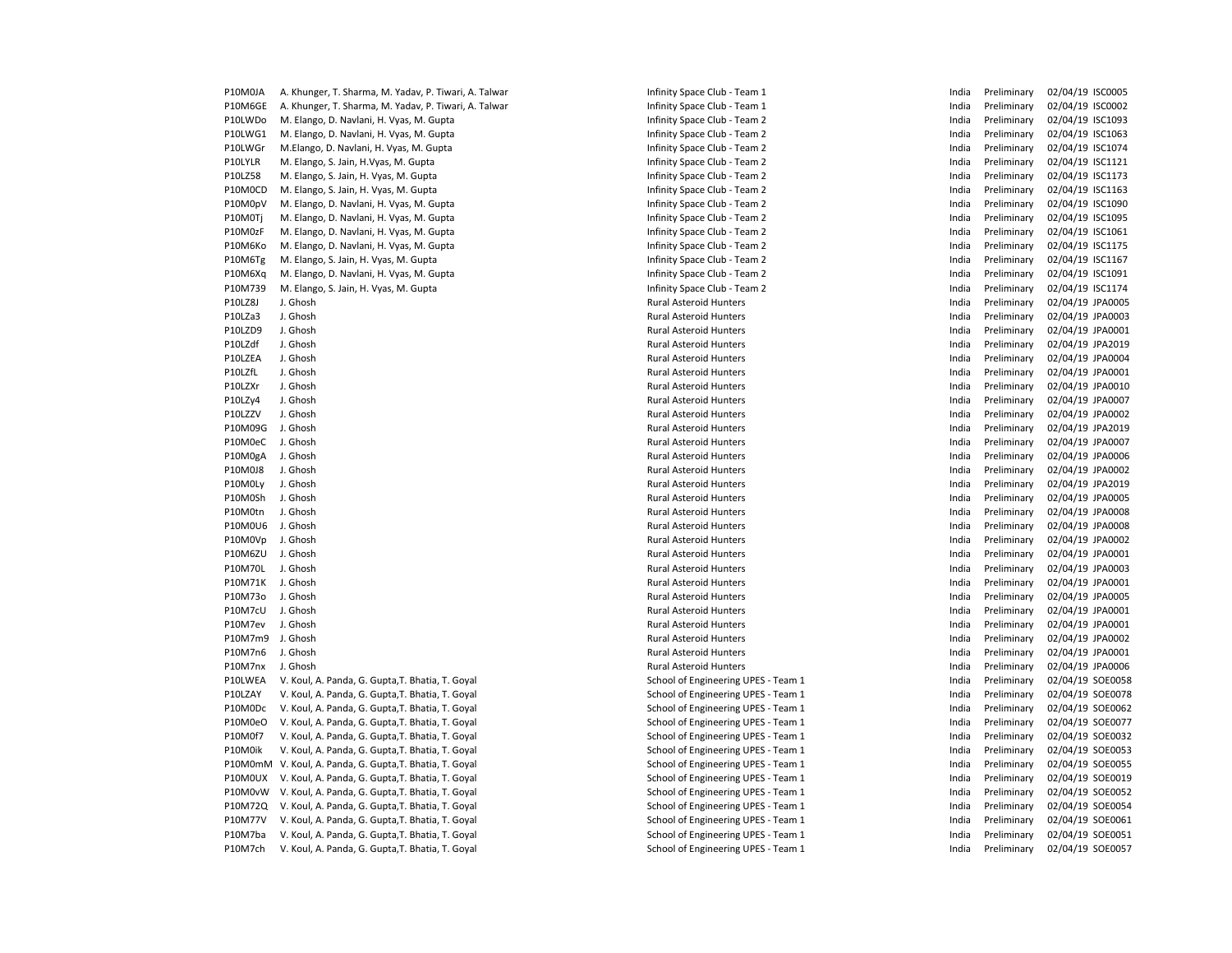P10LYOv A.Pandey, V.Deshmukh, A.Singh, M.Shankar, R. Awasthi School of Engineering UPES - Team 2 India Preliminary 02/04/19 SOE2119 P10LZ1q A.Pandey, V.Deshmukh, A.Singh, M.Shankar, R. Awasthi School of Engineering UPES - Team 2 India Preliminary 02/04/19 SOE2024 P10LZ7c A.Pandey, V.Deshmukh, A.Singh, M.Shankar, R. Awasthi School of Engineering UPES - Team 2 India Preliminary 02/04/19 SOE2054 P10LZjB A.Pandey, V.Deshmukh, A.Singh, M.Shankar, R. Awasthi School of Engineering UPES - Team 2 India Preliminary 02/04/19 SOE2136 P10LZkB A.Pandey, V.Deshmukh, A.Singh, M.Shankar, R. Awasthi School of Engineering UPES - Team 2 India Preliminary 02/04/19 SOE2181 P10LZLB A.Pandey, V.Deshmukh, A.Singh, M.Shankar, R. Awasthi School of Engineering UPES - Team 2 India Preliminary 02/04/19 SOE2048 P10LZmY A.Pandey, V.Deshmukh, A.Singh, M.Shankar, R. Awasthi School of Engineering UPES - Team 2 India Preliminary 02/04/19 SOE2137 P10LZvg A.Pandey, V.Deshmukh, A.Singh, M.Shankar, R. Awasthi School of Engineering UPES - Team 2 India Preliminary 02/04/19 SOE2182 P10LZzH A.Pandey, V.Deshmukh, A.Singh, M.Shankar, R. Awasthi School of Engineering UPES - Team 2 India Preliminary 02/04/19 SOE2177 P10M057 A.Pandey, V.Deshmukh, A.Singh, M.Shankar, R. Awasthi School of Engineering UPES - Team 2 India Preliminary 02/04/19 SOE2111 P10M077 A.Pandey, V.Deshmukh, A.Singh, M.Shankar, R. Awasthi School of Engineering UPES - Team 2 India Preliminary 02/04/19 SOE2176 P10M77H A.Pandey, V.Deshmukh, A.Singh, M.Shankar, R. Awasthi School of Engineering UPES - Team 2 India Preliminary 02/04/19 SOE2146 P10M7fj A.Pandey, V.Deshmukh, A.Singh, M.Shankar, R. Awasthi School of Engineering UPES - Team 2 India Preliminary 02/04/19 SOE2110 P10M7fn A.Pandey, V.Deshmukh, A.Singh, M.Shankar, R. Awasthi School of Engineering UPES - Team 2 India Preliminary 02/04/19 SOE2166 P10LWDd S. Patial, V. Kandpal, A. Manchanda University of Petroleum and Energy Studies- Team 1 India Preliminary 02/04/19 UPE0187 P10LYL5 S. Patial, V. Kandpal, A. Manchanda University of Petroleum and Energy Studies- Team 1 India Preliminary 02/04/19 UPE0200 P10LZ0Y S. Patial, V. Kandpal, A. Manchanda University of Petroleum and Energy Studies- Team 1 India Preliminary 02/04/19 UPE0132 P10LZ19 S. Patial, V. Kandpal, A. Manchanda University of Petroleum and Energy Studies- Team 1 India Preliminary 02/04/19 UPE0150 P10LZCv S. Patial, V. Kandpal, A. Manchanda University of Petroleum and Energy Studies- Team 1 India Preliminary 02/04/19 UPE0199 P10LZgi S. Patial, V. Kandpal, A. Manchanda University of Petroleum and Energy Studies- Team 1 India Preliminary 02/04/19 UPE0169 P10LZJ1 S. Patial, V. Kandpal, A. Manchanda University of Petroleum and Energy Studies- Team 1 India Preliminary 02/04/19 UPE0119 P10LZKc S. Patial, V. Kandpal, A. Manchanda University of Petroleum and Energy Studies- Team 1 India Preliminary 02/04/19 UPE0151 P10LZOW S. Patial, V. Kandpal, A. Manchanda University of Petroleum and Energy Studies- Team 1 India Preliminary 02/04/19 UPE0223 P10M0Gh S. Patial, V. Kandpal, A. Manchanda University of Petroleum and Energy Studies- Team 1 India Preliminary 02/04/19 UPE0192 P10M0lC S. Patial, V. Kandpal, A. Manchanda University of Petroleum and Energy Studies- Team 1 India Preliminary 02/04/19 UPE0096 P10M0pM S. Patial, V. Kandpal, A. Manchanda University of Petroleum and Energy Studies- Team 1 India Preliminary 02/04/19 UPE0191 P10M0vl S. Patial, V. Kandpal, A. Manchanda University of Petroleum and Energy Studies- Team 1 India Preliminary 02/04/19 UPE0213 P10M6Mo S. Patial, V. Kandpal, A. Manchanda University of Petroleum and Energy Studies- Team 1 India Preliminary 02/04/19 UPE0174 P10M6NV S. Patial, V. Kandpal, A. Manchanda University of Petroleum and Energy Studies- Team 1 India Preliminary 02/04/19 UPE0097 P10M6Vi S. Patial, V. Kandpal, A. Manchanda University of Petroleum and Energy Studies- Team 1 India Preliminary 02/04/19 UPE0190 P10M71H S. Patial, V. Kandpal, A. Manchanda University of Petroleum and Energy Studies- Team 1 India Preliminary 02/04/19 UPE0212 P10M71T S. Patial, V. Kandpal, A. Manchanda University of Petroleum and Energy Studies- Team 1 India Preliminary 02/04/19 UPE0224 P10M736 S. Patial, V. Kandpal, A. Manchanda University of Petroleum and Energy Studies- Team 1 India Preliminary 02/04/19 UPE0211 P10M74S S. Patial, V. Kandpal, A. Manchanda University of Petroleum and Energy Studies- Team 1 India Preliminary 02/04/19 UPE0175 P10M76M S. Patial, V. Kandpal, A. Manchanda University of Petroleum and Energy Studies- Team 1 India Preliminary 02/04/19 UPE0153 P10M7ap S. Patial, V. Kandpal, A. Manchanda University of Petroleum and Energy Studies- Team 1 India Preliminary 02/04/19 UPE0210 P10M7fC S. Patial, V. Kandpal, A. Manchanda University of Petroleum and Energy Studies- Team 1 India Preliminary 02/04/19 UPE0202 P10M7gm S. Patial, V. Kandpal, A. Manchanda University of Petroleum and Energy Studies- Team 1 India Preliminary 02/04/19 UPE0189 P10M7gr S. Patial, V. Kandpal, A. Manchanda University of Petroleum and Energy Studies- Team 1 India Preliminary 02/04/19 UPE0207 P10M7iX S. Patial, V. Kandpal, A. Manchanda University of Petroleum and Energy Studies- Team 1 India Preliminary 02/04/19 UPE0178 P10M7kF S. Patial, V. Kandpal, A. Manchanda University of Petroleum and Energy Studies- Team 1 India Preliminary 02/04/19 UPE0222 P10M7mC S. Patial, V. Kandpal, A. Manchanda University of Petroleum and Energy Studies- Team 1 India Preliminary 02/04/19 UPE0205 P10M7mP S. Patial, V. Kandpal, A. Manchanda University of Petroleum and Energy Studies- Team 1 India Preliminary 02/04/19 UPE0208 P10M7mu S. Patial, V. Kandpal, A. Manchanda University of Petroleum and Energy Studies- Team 1 India Preliminary 02/04/19 UPE0209 P10M7oR S. Patial, V. Kandpal, A. Manchanda University of Petroleum and Energy Studies- Team 1 India Preliminary 02/04/19 UPE0214 P10LZ4N S.Seyedhatami,M.Naderifard,S.Vahedi **Afagh Rahbar Azarbayidan** Azarbayjan **Iran Preliminary 02/04/19 ARA0001** P10LZgB S.Seyedhatami,M.Naderifard,S.Vahedi **Afagh Rahbar Azarbayidan** Azarbayjan **Iran Preliminary 02/04/19 ARA0037** P10LZha S.Sevedhatami.M.Naderifard.S.Vahedi <br>Afagh Rahbar Azarbayian Azarbayian Iran Preliminary 02/04/19 ARA0030 P10LZo0 S.Sevedhatami.M.Naderifard.S.Vahedi <br>Afagh Rahbar Azarbayian Azarbayian Iran Preliminary 02/04/19 ARA0016 P10LZq5 S.Seyedhatami,M.Naderifard,S.Vahedi **Afagh Rahbar Azarbayidan** Azarbayjan **Iran Preliminary 02/04/19 ARA0010** P10LZQK S.Sevedhatami.M.Naderifard.S.Vahedi <br>Afagh Rahbar Azarbayian Azarbayian Iran Preliminary 02/04/19 ARA0011 P10LZqL S.Seyedhatami,M.Naderifard,S.Vahedi **Afagh Rahbar Azarbayidan** Azarbayjan **Iran Preliminary 02/04/19 ARA0023** P10LZVz S.Seyedhatami,M.Naderifard,S.Vahedi **Afagh Afagh Rahbar Azarbayjan** Preliminary 1920-19 ARA0031 Preliminary 02/04/19 ARA0031 P10LZXe S.Seyedhatami,M.Naderifard,S.Vahedi <br>
Afagh Rahbar Azarbayjan Azarbayjan Iran Preliminary 02/04/19 ARA0027

P10LYNg A.Pandey, V.Deshmukh, A.Singh, M.Shankar, R. Awasthi School of Engineering UPES - Team 2 India Preliminary 02/04/19 SOE2122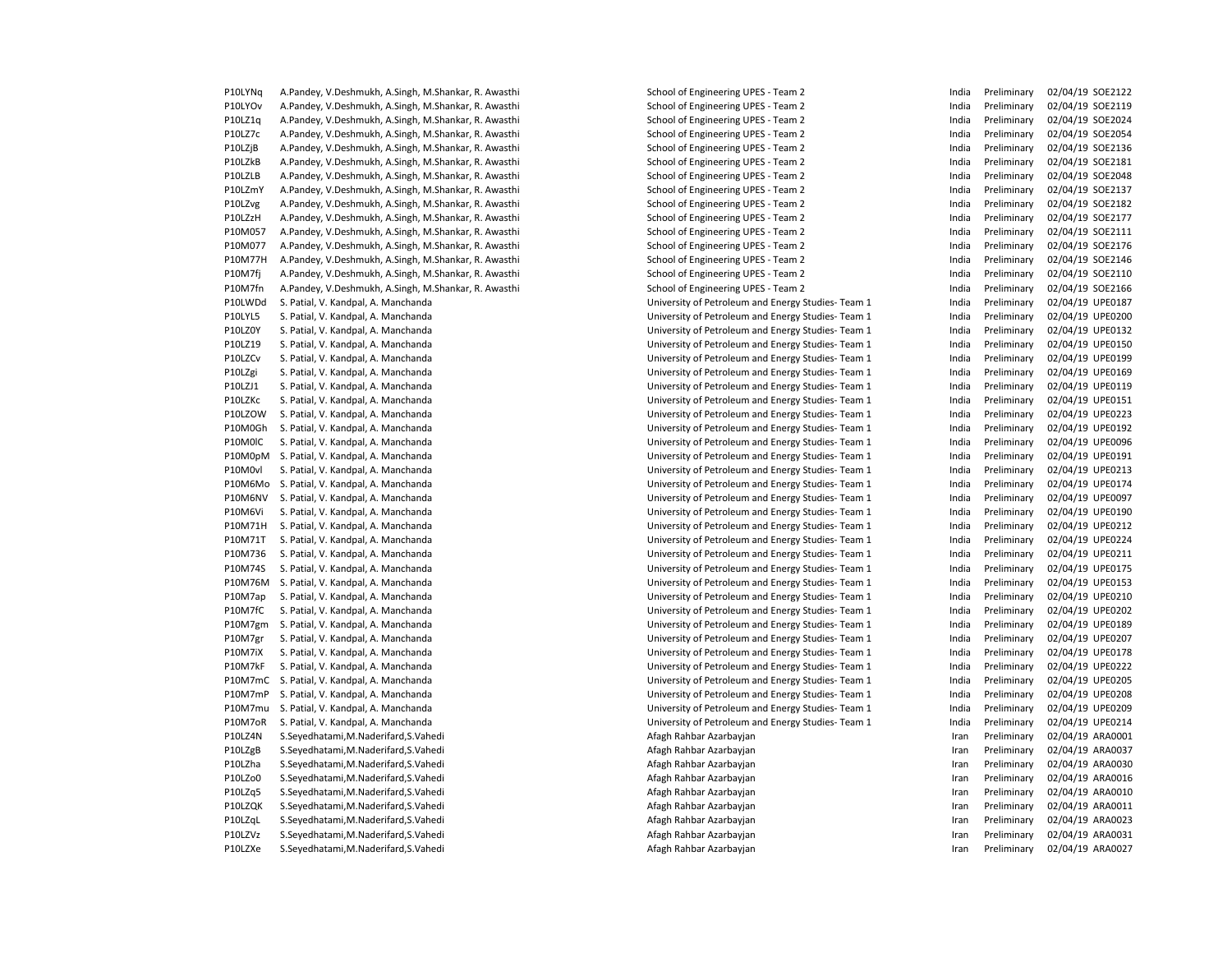| <b>PIUNUST</b> | S.Seyedhatami,M.Naderifard,S.Vaned                  | Afagh Kanbar Azarbayjan         | ıran          | Preliminary        | UZ/U4/19 AKAUU41   |
|----------------|-----------------------------------------------------|---------------------------------|---------------|--------------------|--------------------|
| P10M0DQ        | S.Seyedhatami, M.Naderifard, S.Vahedi               | Afagh Rahbar Azarbayjan         | Iran          | Preliminary        | 02/04/19 ARA0033   |
| P10M0EM        | S.Seyedhatami, M.Naderifard, S.Vahedi               | Afagh Rahbar Azarbayjan         | Iran          | Preliminary        | 02/04/19 ARA0015   |
| P10M0LH        | S.Seyedhatami, M.Naderifard, S.Vahedi               | Afagh Rahbar Azarbayjan         | Iran          | Preliminary        | 02/04/19 ARA0040   |
| P10M0OD        | S.Seyedhatami, M.Naderifard, S.Vahedi               | Afagh Rahbar Azarbayjan         | Iran          | Preliminary        | 02/04/19 ARA0003   |
| P10M0qr        | S.Seyedhatami, M.Naderifard, S.Vahedi               | Afagh Rahbar Azarbayjan         | Iran          | Preliminary        | 02/04/19 ARA0008   |
| P10M0RV        | S.Seyedhatami, M.Naderifard, S.Vahedi               | Afagh Rahbar Azarbayjan         | Iran          | Preliminary        | 02/04/19 ARA0022   |
| P10M0Ss        | S.Seyedhatami, M.Naderifard, S.Vahedi               | Afagh Rahbar Azarbayjan         | Iran          | Preliminary        | 02/04/19 ARA0035   |
| P10M0zR        | S.Seyedhatami, M.Naderifard, S.Vahedi               | Afagh Rahbar Azarbayjan         | Iran          | Preliminary        | 02/04/19 ARA0014   |
| P10M6JO        | S.Seyedhatami, M.Naderifard, S.Vahedi               | Afagh Rahbar Azarbayjan         | Iran          | Preliminary        | 02/04/19 ARA0025   |
| <b>P10M6QN</b> | S.Seyedhatami, M.Naderifard, S.Vahedi               | Afagh Rahbar Azarbayjan         | Iran          | Preliminary        | 02/04/19 ARA0029   |
| P10M6Tt        | S.Seyedhatami, M.Naderifard, S.Vahedi               | Afagh Rahbar Azarbayjan         | Iran          | Preliminary        | 02/04/19 ARA0021   |
| P10M6Y3        | S.Seyedhatami, M.Naderifard, S.Vahedi               | Afagh Rahbar Azarbayjan         | Iran          | Preliminary        | 02/04/19 ARA0013   |
| P10M7ft        | S.Seyedhatami, M.Naderifard, S.Vahedi               | Afagh Rahbar Azarbayjan         | Iran          | Preliminary        | 02/04/19 ARA0019   |
| P10M7jX        | S.Seyedhatami, M.Naderifard, S.Vahedi               | Afagh Rahbar Azarbayjan         | Iran          | Preliminary        | 02/04/19 ARA0018   |
| P10M7k5        | S.Seyedhatami, M.Naderifard, S.Vahedi               | Afagh Rahbar Azarbayjan         | Iran          | Preliminary        | 02/04/19 ARA0020   |
| P10M7kJ        | S.Seyedhatami, M.Naderifard, S.Vahedi               | Afagh Rahbar Azarbayjan         | Iran          | Preliminary        | 02/04/19 ARA0007   |
| P10M7ln        | S.Seyedhatami, M.Naderifard, S.Vahedi               | Afagh Rahbar Azarbayjan         | Iran          | Preliminary        | 02/04/19 ARA0004   |
| P10LWGX        | E. Khademi, A. Ghahremani, M. Mehrain, E. Beykpour  | Andisheh Mobtakeran High School | Iran          | Preliminary        | 02/04/19 AMH001    |
| P10LYRt        | E. Khademi, A. Ghahremani, M. Mehrain, E. Beykpour  | Andisheh Mobtakeran High School | Iran          | Preliminary        | 02/04/19 AMH001    |
| P10LYZn        | E. Khademi, A. Ghahremani, M. Mehrain, E. Beykpour  | Andisheh Mobtakeran High School | Iran          | Preliminary        | 02/04/19 AMH001    |
| P10M0ds        | E. Khademi, A. Ghahremani, M. Mehrain, E. Beykpour  | Andisheh Mobtakeran High School | Iran          | Preliminary        | 02/04/19 AMH002    |
| P10M0rf        | E. Khademi, A. Ghahremani, M. Mehrain, E. Beykpour  | Andisheh Mobtakeran High School | Iran          | Preliminary        | 02/04/19 AMH001    |
| P10M0yl        | E. Khademi, A. Ghahremani, M. Mehrain, E. Beykpour  | Andisheh Mobtakeran High School | Iran          | Preliminary        | 02/04/19 AMH001    |
| P10LWHI        | S. Vahedi                                           | Jiroft Astronomy                | Iran          | Preliminary        | 02/04/19 JAT2018   |
| P10LWHq        | S. Vahedi                                           | Jiroft Astronomy                | Iran          | Preliminary        | 02/04/19 JAT2000   |
| P10LYNi        | S. Vahedi                                           | Jiroft Astronomy                | Iran          | Preliminary        | 02/04/19 JAT5555   |
| P10LZg2        | S. Vahedi                                           | Jiroft Astronomy                | Iran          | Preliminary        | 02/04/19 JAT2016   |
| P10LZGq        | S. Vahedi                                           | Jiroft Astronomy                | Iran          | Preliminary        | 02/04/19 JAT7989   |
| P10LZjV        | S. Vahedi                                           | Jiroft Astronomy                | Iran          | Preliminary        | 02/04/19 JAT2017   |
| P10LZQU        | S. Vahedi                                           | Jiroft Astronomy                | Iran          | Preliminary        | 02/04/19 JAT2011   |
| P10LZtr        | S. Vahedi                                           | Jiroft Astronomy                |               | Preliminary        | 02/04/19 JAT2004   |
| P10LZWc        | S. Vahedi                                           | Jiroft Astronomy                | Iran<br>Iran  | Preliminary        | 02/04/19 JAT2015   |
| P10LZxq        | S. Vahedi                                           | Jiroft Astronomy                | Iran          | Preliminary        | 02/04/19 JAT2154   |
|                | S. Vahedi                                           |                                 |               | Preliminary        |                    |
| P10LZYv        |                                                     | Jiroft Astronomy                | Iran          |                    | 02/04/19 JAT2006   |
| P10M0Hu        | S. Vahedi                                           | Jiroft Astronomy                | Iran          | Preliminary        | 02/04/19 JAT2001   |
| P10M0i5        | S. Vahedi                                           | Jiroft Astronomy                | Iran          | Preliminary        | 02/04/19 JAT7896   |
| P10M0kl        | S. Vahedi                                           | Jiroft Astronomy                | Iran          | Preliminary        | 02/04/19 JAT2587   |
| P10M0nl        | S. Vahedi                                           | Jiroft Astronomy                | Iran          | Preliminary        | 02/04/19 JAT6452   |
| P10M0oJ        | S. Vahedi                                           | Jiroft Astronomy                | Iran          | Preliminary        | 02/04/19 JAT2008   |
| P10M0zb        | S. Vahedi                                           | Jiroft Astronomy                | Iran          | Preliminary        | 02/04/19 JAT2005   |
| P10M6J6        | S. Vahedi                                           | Jiroft Astronomy                | Iran          | Preliminary        | 02/04/19 JAT5050   |
| P10M6LK        | S. Vahedi                                           | Jiroft Astronomy                | Iran          | Preliminary        | 02/04/19 JAT5005   |
| P10M6Tk        | S. Vahedi                                           | Jiroft Astronomy                | Iran          | Preliminary        | 02/04/19 JAT9632   |
| P10M74E        | S. Vahedi                                           | Jiroft Astronomy                | Iran          | Preliminary        | 02/04/19 JAT2003   |
| P10M76j        | S. Vahedi                                           | Jiroft Astronomy                | Iran          | Preliminary        | 02/04/19 JAT2009   |
| P10M7d9        | S. Vahedi                                           | Jiroft Astronomy                | Iran          | Preliminary        | 02/04/19 JAT6010   |
| P10M6H0        | R. Alekberov, M. Basov & M. Orlova                  | Germes                          | Russia        | Preliminary        | 02/04/19 GRMS014   |
| <b>P10M70C</b> | M. Malinin, Y. Sorokin & A. Yakubova                | Germes                          | Russia        | Preliminary        | 02/04/19 GRMS003   |
| P10M72q        | R. Alekberov, M. Basov & M. Orlova                  | Germes                          | Russia        | Preliminary        | 02/04/19 GRMS015   |
| P10M763        | M. Basov & A. Shakhnazaryan                         | Germes                          | Russia        | Preliminary        | 02/04/19 GRMS019   |
| P10M7aR        | M. Malinin, Y. Sorokin & A. Yakubova                | Germes                          | Russia        | Preliminary        | 02/04/19 GRMS002   |
| P10M7dt        | M. Malinin, Y. Sorokin & A. Yakubova                | Germes                          | Russia        | Preliminary        | 02/04/19 GRMS004   |
| P10M7ef        | M. Basov, Y. Sorokin, V. Kudinov & A. Shakhnazaryan | Germes                          | Russia        | Preliminary        | 02/04/19 GRMS007   |
| D10M7iv        | M Rasov V Kudinov V Sorokin & S Zharikov            | Germes                          | <b>Ruccia</b> | <b>Proliminary</b> | $02/04/19$ GRMS006 |

| <b>TOIAIO</b>      | 3.3Cycanatami,ivi.ivaacinara,3.vanca                | Alagii Ivalibal Azarbay              |              | ,,,,,,,,,,,,,,, | $UL/UT/LU$ $M1$                      |
|--------------------|-----------------------------------------------------|--------------------------------------|--------------|-----------------|--------------------------------------|
|                    | P10M0DQ S.Seyedhatami,M.Naderifard,S.Vahedi         | Afagh Rahbar Azarbayjan              | Iran         | Preliminary     | 02/04/19 ARA0033                     |
| P10M0EM            | S.Seyedhatami, M.Naderifard, S.Vahedi               | Afagh Rahbar Azarbayjan              | Iran         | Preliminary     | 02/04/19 ARA0015                     |
| P10M0LH            | S.Seyedhatami, M.Naderifard, S.Vahedi               | Afagh Rahbar Azarbayjan              | Iran         | Preliminary     | 02/04/19 ARA0040                     |
| P10M0OD            | S.Seyedhatami, M.Naderifard, S.Vahedi               | Afagh Rahbar Azarbayjan              | Iran         | Preliminary     | 02/04/19 ARA0003                     |
| P10M0qr            | S.Seyedhatami, M.Naderifard, S.Vahedi               | Afagh Rahbar Azarbayjan              | Iran         | Preliminary     | 02/04/19 ARA0008                     |
| P10M0RV            | S.Seyedhatami, M.Naderifard, S.Vahedi               | Afagh Rahbar Azarbayjan              | Iran         | Preliminary     | 02/04/19 ARA0022                     |
| P10M0Ss            | S.Seyedhatami, M.Naderifard, S.Vahedi               | Afagh Rahbar Azarbayjan              | Iran         | Preliminary     | 02/04/19 ARA0035                     |
| P10M0zR            | S.Seyedhatami, M.Naderifard, S.Vahedi               | Afagh Rahbar Azarbayjan              | Iran         | Preliminary     | 02/04/19 ARA0014                     |
| P10M6JO            | S.Seyedhatami, M.Naderifard, S.Vahedi               | Afagh Rahbar Azarbayjan              | Iran         | Preliminary     | 02/04/19 ARA0025                     |
| P10M6QN            | S.Seyedhatami, M.Naderifard, S.Vahedi               | Afagh Rahbar Azarbayjan              | Iran         | Preliminary     | 02/04/19 ARA0029                     |
| P10M6Tt            | S.Seyedhatami, M.Naderifard, S.Vahedi               | Afagh Rahbar Azarbayjan              | Iran         | Preliminary     | 02/04/19 ARA0021                     |
| P10M6Y3            | S.Seyedhatami, M.Naderifard, S.Vahedi               | Afagh Rahbar Azarbayjan              | Iran         | Preliminary     | 02/04/19 ARA0013                     |
| P10M7ft            | S.Seyedhatami, M.Naderifard, S.Vahedi               | Afagh Rahbar Azarbayjan              | Iran         | Preliminary     | 02/04/19 ARA0019                     |
| P10M7jX            | S.Seyedhatami, M.Naderifard, S.Vahedi               | Afagh Rahbar Azarbayjan              | Iran         | Preliminary     | 02/04/19 ARA0018                     |
| P10M7k5            | S.Seyedhatami, M.Naderifard, S.Vahedi               | Afagh Rahbar Azarbayjan              | Iran         | Preliminary     | 02/04/19 ARA0020                     |
| P10M7kJ            | S.Seyedhatami, M.Naderifard, S.Vahedi               | Afagh Rahbar Azarbayjan              | Iran         | Preliminary     | 02/04/19 ARA0007                     |
| P10M7ln            | S.Seyedhatami, M.Naderifard, S.Vahedi               | Afagh Rahbar Azarbayjan              | Iran         | Preliminary     | 02/04/19 ARA0004                     |
| P10LWGX            | E. Khademi, A. Ghahremani, M. Mehrain, E. Beykpour  | Andisheh Mobtakeran High School      | Iran         | Preliminary     | 02/04/19 AMH001                      |
| P10LYRt            | E. Khademi, A. Ghahremani, M. Mehrain, E. Beykpour  | Andisheh Mobtakeran High School      | Iran         | Preliminary     | 02/04/19 AMH001                      |
| P10LYZn            | E. Khademi, A. Ghahremani, M. Mehrain, E. Beykpour  | Andisheh Mobtakeran High School      | Iran         | Preliminary     | 02/04/19 AMH001                      |
| P10M0ds            | E. Khademi, A. Ghahremani, M. Mehrain, E. Beykpour  | Andisheh Mobtakeran High School      | Iran         | Preliminary     | 02/04/19 AMH002                      |
| P10M0rf            | E. Khademi, A. Ghahremani, M. Mehrain, E. Beykpour  | Andisheh Mobtakeran High School      | Iran         | Preliminary     | 02/04/19 AMH001                      |
| P10M0yl            | E. Khademi, A. Ghahremani, M. Mehrain, E. Beykpour  | Andisheh Mobtakeran High School      | Iran         | Preliminary     | 02/04/19 AMH001                      |
| P10LWHI            | S. Vahedi                                           | Jiroft Astronomy                     | Iran         | Preliminary     | 02/04/19 JAT2018                     |
| P10LWHq            | S. Vahedi                                           | Jiroft Astronomy                     | Iran         | Preliminary     | 02/04/19 JAT2000                     |
| P10LYNi            | S. Vahedi                                           | Jiroft Astronomy                     | Iran         | Preliminary     | 02/04/19 JAT5555                     |
| P10LZg2            | S. Vahedi                                           | Jiroft Astronomy                     | Iran         | Preliminary     | 02/04/19 JAT2016                     |
| P10LZGq            | S. Vahedi                                           | Jiroft Astronomy                     | Iran         | Preliminary     | 02/04/19 JAT7989                     |
| P10LZjV            | S. Vahedi                                           | Jiroft Astronomy                     | Iran         | Preliminary     | 02/04/19 JAT2017                     |
| P10LZQU            | S. Vahedi                                           | Jiroft Astronomy                     | Iran         | Preliminary     | 02/04/19 JAT2011                     |
| P10LZtr            | S. Vahedi                                           | Jiroft Astronomy                     | Iran         | Preliminary     | 02/04/19 JAT2004                     |
| P10LZWc            | S. Vahedi                                           | Jiroft Astronomy                     | Iran         | Preliminary     | 02/04/19 JAT2015                     |
| P10LZxq            | S. Vahedi                                           | Jiroft Astronomy                     | Iran         | Preliminary     | 02/04/19 JAT2154                     |
| P10LZYv            | S. Vahedi                                           | Jiroft Astronomy                     | Iran         | Preliminary     | 02/04/19 JAT2006                     |
| P10M0Hu            | S. Vahedi                                           | Jiroft Astronomy                     | Iran         | Preliminary     | 02/04/19 JAT2001                     |
| P10M0i5            | S. Vahedi                                           | Jiroft Astronomy                     | Iran         | Preliminary     | 02/04/19 JAT7896                     |
| P10M0kl            | S. Vahedi                                           |                                      |              | Preliminary     | 02/04/19 JAT2587                     |
| P10M0nl            | S. Vahedi                                           | Jiroft Astronomy<br>Jiroft Astronomy | Iran<br>Iran | Preliminary     | 02/04/19 JAT6452                     |
| P10M0oJ            | S. Vahedi                                           | Jiroft Astronomy                     | Iran         | Preliminary     | 02/04/19 JAT2008                     |
| P10M0zb            | S. Vahedi                                           | Jiroft Astronomy                     |              | Preliminary     | 02/04/19 JAT2005                     |
| P10M6J6            | S. Vahedi                                           | Jiroft Astronomy                     | Iran         | Preliminary     | 02/04/19 JAT5050                     |
|                    |                                                     |                                      | Iran         |                 |                                      |
| P10M6LK            | S. Vahedi                                           | Jiroft Astronomy                     | Iran         | Preliminary     | 02/04/19 JAT5005                     |
| P10M6Tk            | S. Vahedi                                           | Jiroft Astronomy                     | Iran         | Preliminary     | 02/04/19 JAT9632                     |
| P10M74E            | S. Vahedi                                           | Jiroft Astronomy                     | Iran         | Preliminary     | 02/04/19 JAT2003                     |
| P10M76j<br>P10M7d9 | S. Vahedi                                           | Jiroft Astronomy                     | Iran         | Preliminary     | 02/04/19 JAT2009                     |
|                    | S. Vahedi                                           | Jiroft Astronomy                     | Iran         | Preliminary     | 02/04/19 JAT6010                     |
| P10M6H0<br>P10M70C | R. Alekberov, M. Basov & M. Orlova                  | Germes                               | Russia       | Preliminary     | 02/04/19 GRMS014                     |
|                    | M. Malinin, Y. Sorokin & A. Yakubova                | Germes                               | Russia       | Preliminary     | 02/04/19 GRMS003                     |
| P10M72q            | R. Alekberov, M. Basov & M. Orlova                  | Germes                               | Russia       | Preliminary     | 02/04/19 GRMS015<br>02/04/19 GRMS019 |
| P10M763            | M. Basov & A. Shakhnazaryan                         | Germes                               | Russia       | Preliminary     |                                      |
| P10M7aR            | M. Malinin, Y. Sorokin & A. Yakubova                | Germes                               | Russia       | Preliminary     | 02/04/19 GRMS002                     |
| P10M7dt            | M. Malinin, Y. Sorokin & A. Yakubova                | Germes                               | Russia       | Preliminary     | 02/04/19 GRMS004<br>02/04/19 GRMS007 |
| P10M7ef            | M. Basov, Y. Sorokin, V. Kudinov & A. Shakhnazaryan | Germes                               | Russia       | Preliminary     |                                      |
| P10M7jv            | M. Basov, V. Kudinov, Y. Sorokin & S. Zharikov      | Germes                               | Russia       | Preliminary     | 02/04/19 GRMS006                     |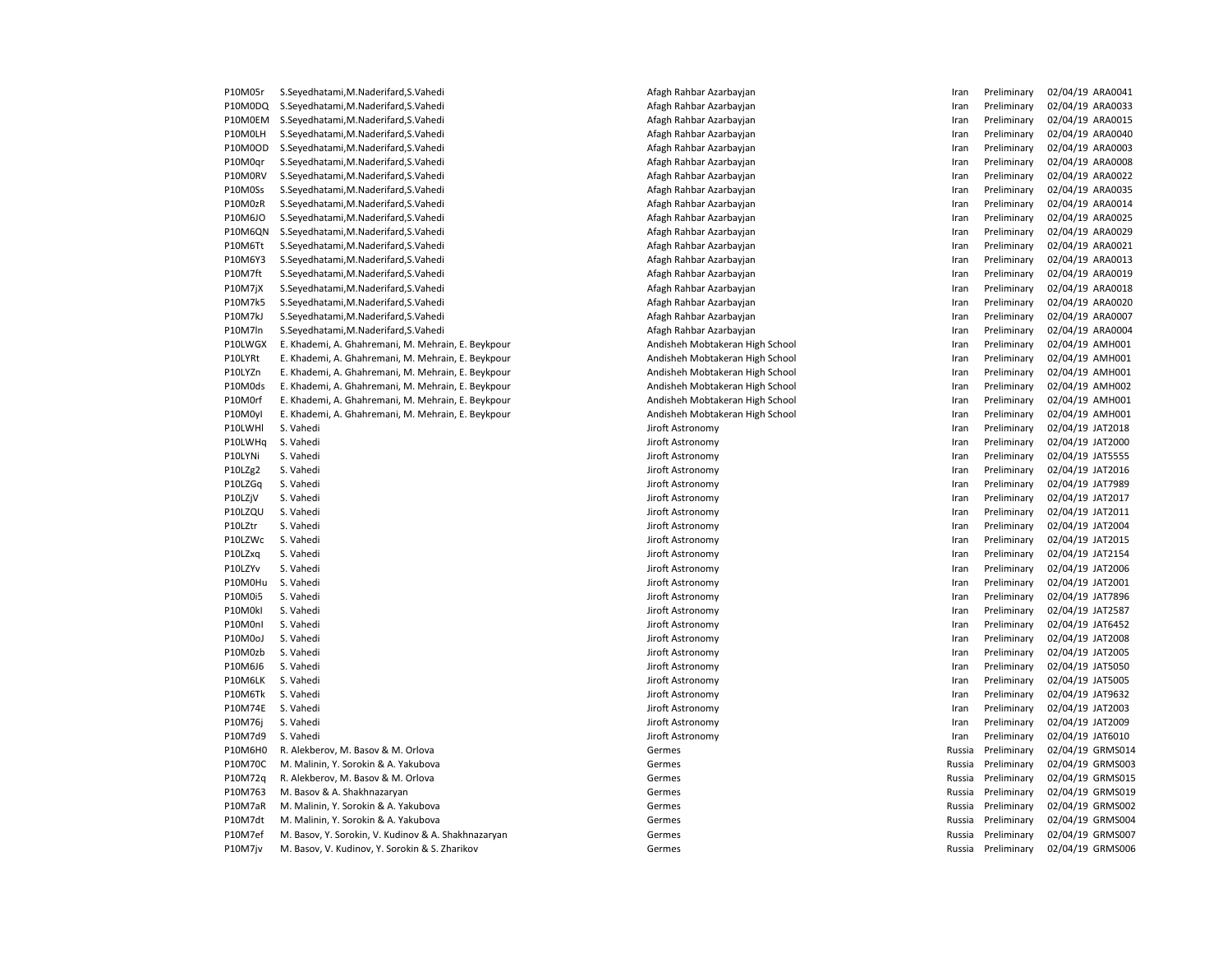| P10M7oJ        | M. Malinin & M. Basov                                                    | Germes                              | Russia     | Preliminary         | 02/04/19 GRMS010 |
|----------------|--------------------------------------------------------------------------|-------------------------------------|------------|---------------------|------------------|
| P10M7oQ        | M. Basov & A. Shakhnazaryan                                              | Germes                              | Russia     | Preliminary         | 02/04/19 GRMS018 |
| P10M0Ld        | A. Budarin, A. Degtyarev & V. Kryuchkov                                  | Vorobyovy Gory                      | Russia     | Preliminary         | 02/04/19 DNTTM13 |
| P10M0pt        | D. Fernandez Ortiz, M. Orlova, D. Potravnyy, A. Shaforostova & I. Spasic | Vorobyovy Gory                      | Russia     | Preliminary         | 02/04/19 DNTTM07 |
| P10M0Ro        | D. Fernandez Ortiz, M. Orlova, D. Potravnyy, A. Shaforostova & I. Spasic | Vorobyovy Gory                      | Russia     | Preliminary         | 02/04/19 DNTTM03 |
| P10M0zD        | D. Fernandez Ortiz, M. Orlova, D. Potravnyy, A. Shaforostova & I. Spasic | Vorobyovy Gory                      | Russia     | Preliminary         | 02/04/19 DNTTM04 |
| P10M6Gm        | A. Degtyarev, M. Krasnikov & V. Smirnov                                  | Vorobyovy Gory                      | Russia     | Preliminary         | 02/04/19 DNTTM15 |
| P10M6Wu        | D. Fernandez Ortiz, M. Orlova, D. Potravnyy, A. Shaforostova & I. Spasic | Vorobyovy Gory                      | Russia     | Preliminary         | 02/04/19 DNTTM01 |
| P10M781        | D. Fernandez Ortiz, M. Orlova, D. Potravnyy, A. Shaforostova & I. Spasic | Vorobyovy Gory                      | Russia     | Preliminary         | 02/04/19 DNTTM05 |
| P10M7bz        | N. Ivanov & P. Kachalin                                                  | Vorobyovy Gory                      | Russia     | Preliminary         | 02/04/19 VGDP002 |
| P10M7cK        | A. Degtyarev, M. Krasnikov & V. Smirnov                                  | Vorobyovy Gory                      | Russia     | Preliminary         | 02/04/19 DNTTM16 |
| P10M7d4        | A. Budarin, A. Degtyarev & V. Kryuchkov                                  | Vorobyovy Gory                      | Russia     | Preliminary         | 02/04/19 DNTTM12 |
| P10M7hy        | G. Trusov, N. Panin, G. Tregubov & E. Guskov                             | Vorobyovy Gory                      | Russia     | Preliminary         | 02/04/19 DNTTM21 |
| P10M7kS        | D. Fernandez Ortiz, M. Orlova, D. Potravnyy, A. Shaforostova & I. Spasic | Vorobyovy Gory                      | Russia     | Preliminary         | 02/04/19 DNTTM09 |
| P10M7kT        | D. Fernandez Ortiz, M. Orlova, D. Potravnyy, A. Shaforostova & I. Spasic | Vorobyovy Gory                      | Russia     | Preliminary         | 02/04/19 DNTTM02 |
| P10M7ne        | D. Fernandez Ortiz, G. Tregubov, N. Panin & D. Potravnyy                 | Vorobyovy Gory                      | Russia     | Preliminary         | 02/04/19 DNTTM25 |
| P10M7nt        | D. Fernandez Ortiz, M. Orlova, D. Potravnyy, A. Shaforostova & I. Spasic | Vorobyovy Gory                      | Russia     | Preliminary         | 02/04/19 DNTTM10 |
| P10M7oo        | D. Fernandez Ortiz, G. Tregubov, N. Panin & D. Potravnyy                 | Vorobyovy Gory                      | Russia     | Preliminary         | 02/04/19 DNTTM26 |
| P10LYP6        | C. Kavak, A.E. Kocabýyýk, B. Coskun, S. Abasýz & G. Kutal & A. Arslan    | Duzce Bilim ve Sanat Merkezi        | Turkey     | Preliminary         | 02/04/19 SAC72   |
| P10LYQP        | C. Kavak, A.E. Kocabýyýk, B. Coskun, S. Abasýz & G. Kutal & A. Arslan    | Duzce Bilim ve Sanat Merkezi        | Turkey     | Preliminary         | 02/04/19 SAC70   |
| P10LZHi        | C. Kavak, A.E. Kocabýyýk, B. Coskun, S. Abasýz & G. Kutal & A. Arslan    | Duzce Bilim ve Sanat Merkezi        | Turkey     | Preliminary         | 02/04/19 SAC71   |
| P10M0og        | C. Kavak, A.E. Kocabýyýk, B. Coskun, S. Abasýz & G. Kutal & A. Arslan    | Duzce Bilim ve Sanat Merkezi        |            | Turkey Preliminary  | 02/04/19 SAC63   |
| P10M6RI        | G. K. Oz                                                                 | Kayseri Science Center              |            | Turkey Preliminary  | 02/04/19 KBM086  |
| P10M6Yx        | G. K. Oz                                                                 | Kayseri Science Center              | Turkey     | Preliminary         | 02/04/19 KBM099  |
| P10M6ZI        | G. K. Oz                                                                 | Kayseri Science Center              |            | Turkey Preliminary  | 02/04/19 KBM095  |
| P10M712        | G. K. Oz                                                                 | Kayseri Science Center              | Turkey     | Preliminary         | 02/04/19 KBM098  |
| P10M72E        | G. K. Oz                                                                 | Kayseri Science Center              |            | Turkey Preliminary  | 02/04/19 KBM091  |
| P10M72i        | G. K. Oz                                                                 | Kayseri Science Center              | Turkey     | Preliminary         | 02/04/19 KBM094  |
| P10M73G        | G. K. Oz                                                                 | Kayseri Science Center              |            | Turkey Preliminary  | 02/04/19 KBM087  |
| P10M78b        | G. K. Oz                                                                 | Kayseri Science Center              |            | Turkey Preliminary  | 02/04/19 KBM085  |
| P10M7la        | G. K. Oz                                                                 | Kayseri Science Center              |            | Turkey Preliminary  | 02/04/19 KBM088  |
| P10M7nr        | G. K. Oz                                                                 | Kayseri Science Center              | Turkey     | Preliminary         | 02/04/19 KBM093  |
| P10M6Om        | P. Rivas & D. Gastelu                                                    | Observatorio Liceo Barros Blancos 2 |            | Uruguay Preliminary | 02/04/19 OBB0009 |
| P10M6Or        | P. Rivas & D. Gastelu                                                    | Observatorio Liceo Barros Blancos 2 |            | Uruguay Preliminary | 02/04/19 OBB0013 |
| P10M6P8        | P. Rivas & D. Gastelu                                                    | Observatorio Liceo Barros Blancos 2 |            | Uruguay Preliminary | 02/04/19 OBB0010 |
| P10M6X2        | P. Rivas & D. Gastelu                                                    | Observatorio Liceo Barros Blancos 2 |            | Uruguay Preliminary | 02/04/19 OBB0005 |
| P10M6Xp        | P. Rivas & D. Gastelu                                                    | Observatorio Liceo Barros Blancos 2 |            | Uruguay Preliminary | 02/04/19 OBB0006 |
| <b>P10M6YI</b> | P. Rivas & D. Gastelu                                                    | Observatorio Liceo Barros Blancos 2 |            | Uruguay Preliminary | 02/04/19 OBB0014 |
| P10M77e        | P. Rivas & D. Gastelu                                                    | Observatorio Liceo Barros Blancos 2 |            | Uruguay Preliminary | 02/04/19 OBB0019 |
| P10M77z        | P. Rivas & D. Gastelu                                                    | Observatorio Liceo Barros Blancos 2 |            | Uruguay Preliminary | 02/04/19 OBB0018 |
| P10M785        | P. Rivas & D. Gastelu                                                    | Observatorio Liceo Barros Blancos 2 |            | Uruguay Preliminary | 02/04/19 OBB0003 |
| P10M7a9        | P. Rivas & D. Gastelu                                                    | Observatorio Liceo Barros Blancos 2 |            | Uruguay Preliminary | 02/04/19 OBB0012 |
| P10M0l4        | J. Taylor, & B. Stitz                                                    | Hardin-Simmons University           | USA        | Preliminary         | 02/04/19 HSU7001 |
| P10M6FF        | J. Taylor, & B. Stitz                                                    | Hardin-Simmons University           | <b>USA</b> | Preliminary         | 02/04/19 HSU7007 |
| P10M6Xu        | J. Taylor, & B. Stitz                                                    | Hardin-Simmons University           | <b>USA</b> | Preliminary         | 02/04/19 HSU7004 |
| P10M7mn        | J. Taylor, & B. Stitz                                                    | Hardin-Simmons University           | <b>USA</b> | Preliminary         | 02/04/19 HSU7003 |
| P10M6N2        | D. Crowson, M. Henrichs, R. Owens                                        | Space Rock Hounds                   | <b>USA</b> | Preliminary         | 02/04/19 SRH0045 |
| P10M6N8        |                                                                          |                                     | <b>USA</b> | Preliminary         | 02/04/19 SRH0057 |
|                | D. Crowson, M. Henrichs, R. Owens                                        | Space Rock Hounds                   |            |                     |                  |
| P10M6UF        | D. Crowson, M. Henrichs, R. Owens                                        | Space Rock Hounds                   | <b>USA</b> | Preliminary         | 02/04/19 SRH0043 |
| P10M7fX        | D. Crowson, M. Henrichs, R. Owens                                        | Space Rock Hounds                   | USA        | Preliminary         | 02/04/19 SRH0056 |
| P10M7i4        | D. Crowson, M. Henrichs, R. Owens                                        | Space Rock Hounds                   | <b>USA</b> | Preliminary         | 02/04/19 SRH0046 |
| P10M7nH        | D. Crowson, M. Henrichs, R. Owens                                        | Space Rock Hounds                   | <b>USA</b> | Preliminary         | 02/04/19 SRH0050 |
| P10M0fT        | P. Hart, E. Irvine, C. Dexter & E. Anghel                                | Waynflete HS                        | <b>USA</b> | Preliminary         | 02/04/19 WAY0030 |
| P10M6M9        | L. Fanburg, H. Babcock & I. Ansel-Mullen                                 | Waynflete HS                        | <b>USA</b> | Preliminary         | 02/04/19 WAY0032 |
| P10M6QE        | A. Lyall & M. Lindner-Liaw                                               | Waynflete HS                        | <b>USA</b> | Preliminary         | 02/04/19 WAY0041 |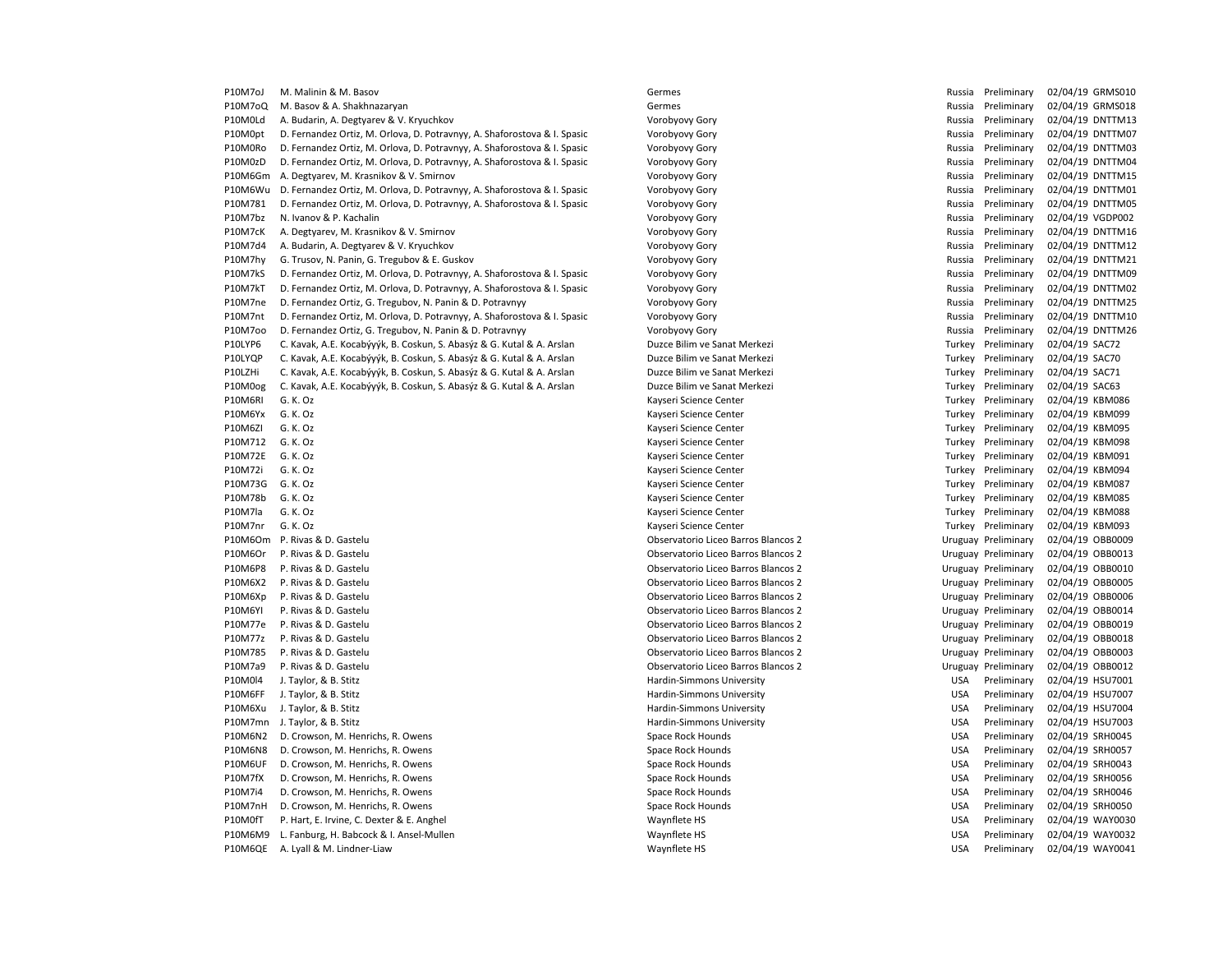| P10M6SW            | A. Lyall & M. Lindner-Liaw                                     | Waynflete HS  | USA        | Preliminary        | 02/04/19 WAY0042 |
|--------------------|----------------------------------------------------------------|---------------|------------|--------------------|------------------|
| P10M7IM            | A. Huber & M. Anderson                                         | Waynflete HS  | <b>USA</b> | Preliminary        | 02/04/19 WAY0034 |
| P10M7mt            | S.Sangster & M.Lipton,                                         | Waynflete HS  | <b>USA</b> | Preliminary        | 02/04/19 WAY0040 |
| P10M6KT            | S. Caldwell, L. Caldwell and S. Caldwell                       | Vernon HS     |            | USA-TX Preliminary | 02/04/19 LRC0001 |
| P10M6Qp            | S. Caldwell, S.G. Caldwell and L. Caldwell                     | Vernon HS     |            | USA-TX Preliminary | 02/04/19 SGC0001 |
| P10M76I            | S. Caldwell, L. Caldwell and S.G. Caldwell                     | Vernon HS     |            | USA-TX Preliminary | 02/04/19 SGC0002 |
| P10M7l8            | S. Caldwell, L. Caldwell and S.G. Caldwell                     | Vernon HS     |            | USA-TX Preliminary | 02/04/19 LRC0003 |
| P10LYMF            | <b>B.</b> Senson                                               | JMM HS        |            | USA-WI Preliminary | 02/04/19 JMM1006 |
| P10LYMW            | <b>B.</b> Senson                                               | <b>JMM HS</b> |            | USA-WI Preliminary | 02/04/19 JMM4009 |
| P10LYNO            | <b>B.</b> Senson                                               | JMM HS        |            | USA-WI Preliminary | 02/04/19 JMM5003 |
| P10LYUZ            | <b>B.</b> Senson                                               | <b>JMM HS</b> |            | USA-WI Preliminary | 02/04/19 JMM1002 |
| P10LYYu            | <b>B.</b> Senson                                               | <b>JMM HS</b> |            | USA-WI Preliminary | 02/04/19 JMM4005 |
| P10LZ1y            | <b>B.</b> Senson                                               | <b>JMM HS</b> |            | USA-WI Preliminary | 02/04/19 JMM3006 |
| P10LZ90            | B. Senson, J. Bogenrief, J. Alswager, C. Nelsom, D. Kalnina    | <b>JMM HS</b> |            | USA-WI Preliminary | 02/04/19 JMM6001 |
| P10LZE2            | <b>B.</b> Senson                                               | <b>JMM HS</b> |            | USA-WI Preliminary | 02/04/19 JMM3007 |
| P10LZFv            | <b>B.</b> Senson                                               | <b>JMM HS</b> |            | USA-WI Preliminary | 02/04/19 JMM2002 |
| P10LZHg            | <b>B.</b> Senson                                               | <b>JMM HS</b> |            | USA-WI Preliminary | 02/04/19 JMM1007 |
| P10LZhX            | B. Senson, C. Dunn, L. Voichick, S. Jessup                     | <b>JMM HS</b> |            | USA-WI Preliminary | 02/04/19 JMM1015 |
| P10LZIh            | <b>B.</b> Senson                                               | <b>JMM HS</b> |            | USA-WI Preliminary | 02/04/19 JMM2006 |
| P10LZjc            | B. Senson                                                      | <b>JMM HS</b> |            | USA-WI Preliminary | 02/04/19 JMM2004 |
| P10LZrr            | <b>B.</b> Senson                                               | JMM HS        |            | USA-WI Preliminary | 02/04/19 JMM1004 |
| P10LZX4            | B. Senson, D. Johnson, T. Metzloff, S. Robertson               | <b>JMM HS</b> |            | USA-WI Preliminary | 02/04/19 JMM2009 |
| P10LZZv            | <b>B.</b> Senson                                               | <b>JMM HS</b> |            | USA-WI Preliminary | 02/04/19 JMM3008 |
| P10M01p            | <b>B.</b> Senson                                               | <b>JMM HS</b> |            | USA-WI Preliminary | 02/04/19 JMM4008 |
| P10M03U            | <b>B.</b> Senson                                               | <b>JMM HS</b> |            | USA-WI Preliminary | 02/04/19 JMM1003 |
| P10M05p            | <b>B.</b> Senson                                               | <b>JMM HS</b> |            | USA-WI Preliminary | 02/04/19 JMM5001 |
| P10M0Fs            | <b>B.</b> Senson                                               | <b>JMM HS</b> |            | USA-WI Preliminary | 02/04/19 JMM1008 |
| P10M0hn            | <b>B.</b> Senson                                               | <b>JMM HS</b> |            | USA-WI Preliminary | 02/04/19 JMM4007 |
| P10M0pp            | B. Senson, C. Dunn, L. Voichick, S. Jessup                     | <b>JMM HS</b> |            | USA-WI Preliminary | 02/04/19 JMM1014 |
| P10M6Lx            | <b>B.</b> Senson                                               | <b>JMM HS</b> |            | USA-WI Preliminary | 02/04/19 JMM2005 |
| P10M74V            | <b>B.</b> Senson                                               | <b>JMM HS</b> |            | USA-WI Preliminary | 02/04/19 JMM5004 |
| P10M7cc            | B. Senson, L. Voichick, C. Dunn, S. Jessup                     | JMM HS        |            | USA-WI Preliminary | 02/04/19 JMM1010 |
|                    | <b>B.</b> Senson                                               | <b>JMM HS</b> |            | USA-WI Preliminary | 02/04/19 JMM1001 |
| P10M7fq<br>P10M7fW | B. Senson, L. Voichick, C. Dunn, S. Jessup                     | <b>JMM HS</b> |            | USA-WI Preliminary | 02/04/19 JMM1009 |
| P10M7n2            | B. Senson, C. Dunn, L. Voichick, S. Jessup                     | <b>JMM HS</b> |            | USA-WI Preliminary | 02/04/19 JMM1013 |
|                    |                                                                |               |            |                    |                  |
| P10LWD4            | B. Senson, J. Cusick, A. Spychalla, M. Oyarvide                | <b>JMMHS</b>  |            | USA-WI Preliminary | 02/04/19 JMM3001 |
| P10LWFs            | B. Senson, A. Diaczun, F. Miller, N. Vaccaro, L. Chrochet      | <b>JMMHS</b>  |            | USA-WI Preliminary | 02/04/19 JMM5015 |
| P10LWGm            | B. Senson, J. Bogenrief, J. Alswager, C.Nelson, D. Kalnina     | <b>JMMHS</b>  |            | USA-WI Preliminary | 02/04/19 JMM6005 |
| P10LYT5            | B. Senson, C. Frechette, G. Hefty, W. Voichick, Y. Lim         | <b>JMMHS</b>  |            | USA-WI Preliminary | 02/04/19 JMM7010 |
| P10LZ8L            | B. Senson, D. Neustadt, R. Weinert, S. Long-meyer, F. Campbell | <b>JMMHS</b>  |            | USA-WI Preliminary | 02/04/19 JMM4011 |
| P10LZGk            | B. Senson, A. Spychalla, J. Cusick, M. Oyarvide                | <b>JMMHS</b>  |            | USA-WI Preliminary | 02/04/19 JMM3004 |
| P10LZiC            | B. Senson, J. Bogenrief, J. Alswager, C.Nelson, D. Kalnina     | <b>JMMHS</b>  |            | USA-WI Preliminary | 02/04/19 JMM6006 |
| P10LZIr            | B. Senson, C. Frechette, G. Hefty, W. Voichick, Y. Lim         | <b>JMMHS</b>  |            | USA-WI Preliminary | 02/04/19 JMM7008 |
| P10LZiZ            | B. Senson, A. Spychalla, J. Cusick, M. Oyarvide                | <b>JMMHS</b>  |            | USA-WI Preliminary | 02/04/19 JMM3002 |
| P10LZL8            | B. Senson, C. Frechette, G. Hefty, W. Voichick, Y. Lim         | <b>JMMHS</b>  |            | USA-WI Preliminary | 02/04/19 JMM7014 |
| P10LZli            | B. Senson, A. Diaczun, F. Miller, L. Chrochet, N. Vacarro      | <b>JMMHS</b>  |            | USA-WI Preliminary | 02/04/19 JMM5006 |
| P10LZry            | B. Senson, J. Cusick, A. Spychalla, M. Oyarvide                | <b>JMMHS</b>  |            | USA-WI Preliminary | 02/04/19 JMM3009 |
| P10LZUR            | B. Senson, C. Frechette, G. Hefty, W. Voichick, Y. Lim         | <b>JMMHS</b>  |            | USA-WI Preliminary | 02/04/19 JMM7011 |
| P10M0AM            | B. Senson, A. Diaczun, F. Miller, N. Vaccaro, L. Chrochet      | <b>JMMHS</b>  |            | USA-WI Preliminary | 02/04/19 JMM5009 |
| P10M0by            | B. Senson, C. Frechette, G. Hefty, W. Voichick, Y. Lim         | <b>JMMHS</b>  |            | USA-WI Preliminary | 02/04/19 JMM7009 |
| P10M0h4            | B. Senson, A. Spychalla, J. Cusick, M. Oyarvide                | <b>JMMHS</b>  |            | USA-WI Preliminary | 02/04/19 JMM3003 |
| P10M0OM            | B. Senson, C. Frechette, G. Hefty, W. Voichick, Y. Lim         | <b>JMMHS</b>  |            | USA-WI Preliminary | 02/04/19 JMM7012 |
| P10M0yw            | B. Senson, A. Diaczun, F. Miller, L. Chrochet, N. Vacarro      | <b>JMMHS</b>  |            | USA-WI Preliminary | 02/04/19 JMM5009 |
| P10M6Ha            | B. Senson, A. Diaczun, F. Miller, N. Vaccaro, L. Chrochet      | <b>JMMHS</b>  |            | USA-WI Preliminary | 02/04/19 JMM5016 |
| P10M6Hv            | B. Senson, L. Nelson                                           | <b>JMMHS</b>  |            | USA-WI Preliminary | 02/04/19 JMM2001 |